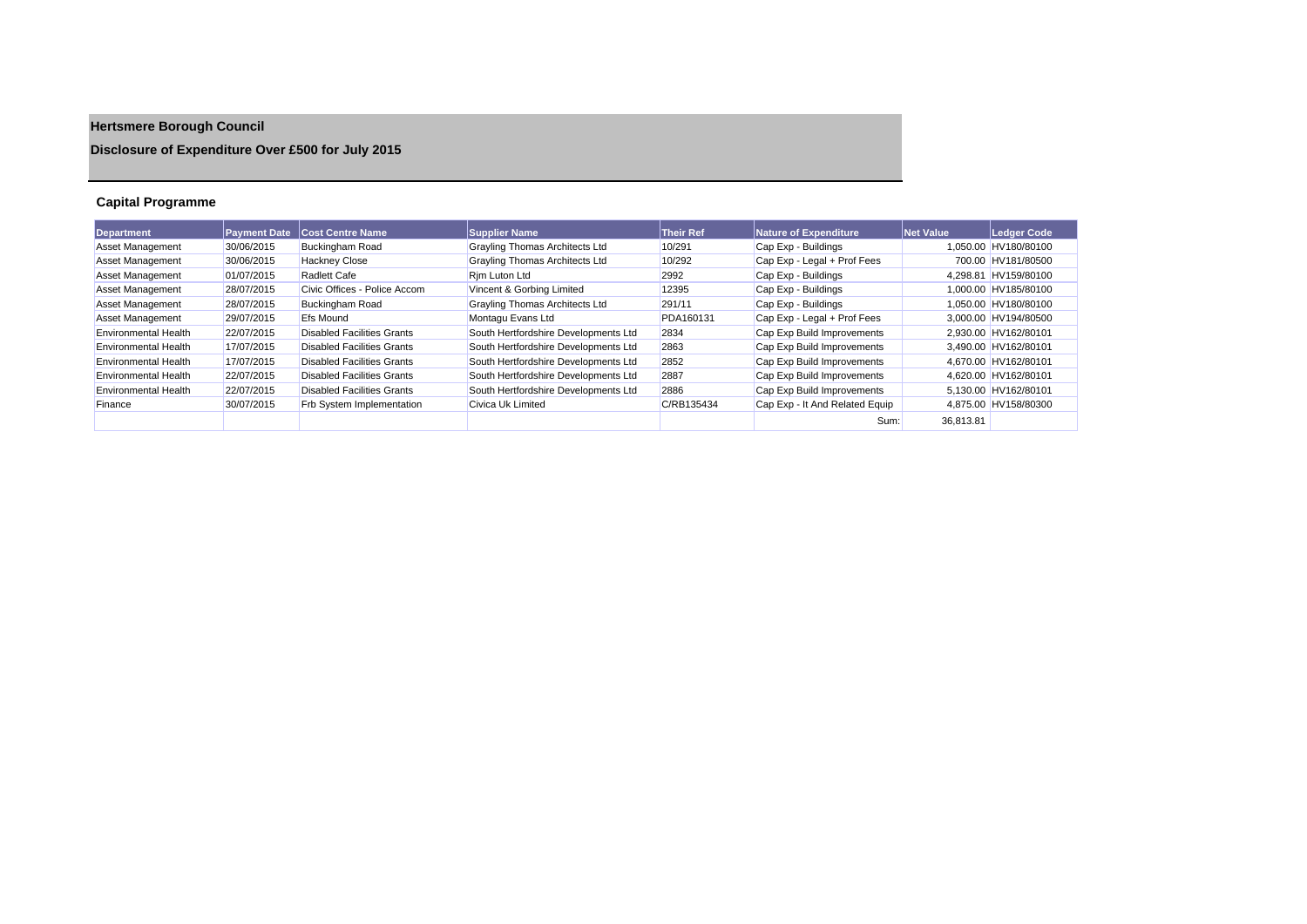## **Hertsmere Borough Council**

## **Disclosure of Expenditure Over £500 for July 2015**

#### **Revenue**

| <b>Department</b>       | <b>Payment Date</b> | <b>Cost Centre Name</b>          | <b>Supplier Name</b>                | <b>Their Ref</b>   | <b>Nature of Expenditure</b> | Net Value | Ledger Code          |
|-------------------------|---------------------|----------------------------------|-------------------------------------|--------------------|------------------------------|-----------|----------------------|
| <b>Asset Management</b> | 30/06/2015          | <b>Building Maintenance Prog</b> | <b>Expert Property Group</b>        | 53767              | <b>Building Repairs</b>      |           | 5,380.00 HD201/02001 |
| <b>Asset Management</b> | 30/06/2015          | Properties Let To Housing        | <b>Purdy Contracts Ltd</b>          | IN239170           | <b>Building Repairs</b>      |           | 1.689.54 HK158/02001 |
| Asset Management        | 30/06/2015          | Garages                          | <b>Expert Property Group</b>        | 53776              | <b>Building Repairs</b>      |           | 715.00 HK110/02001   |
| Asset Management        | 30/06/2015          | <b>Civic Offices</b>             | Lh Plc                              | IL013460           | <b>General Repairs</b>       |           | 536.00 HN700/02009   |
| Asset Management        | 30/06/2015          | Howard Drive Bw (Odds)           | Welding Engineers (Hertford) Ltd    | 1506078            | <b>Building Repairs</b>      |           | 715.00 HG549/02001   |
| <b>Asset Management</b> | 01/07/2015          | Aberford Pk Community Centre     | John O'Conner Grounds Maintenance   | 49354              | <b>Building Repairs</b>      |           | 670.00 HD213/02001   |
| <b>Asset Management</b> | 30/06/2015          | <b>Meadow Road Depot</b>         | Chubb Fire & Security Ltd           | 5288501            | <b>Building Repairs</b>      |           | 749.00 HG560/02001   |
| Asset Management        | 30/06/2015          | Bushey Museum - Rudolph Rd       | Chubb Fire & Security Ltd           | 5288499            | <b>Building Repairs</b>      |           | 749.00 HD121/02001   |
| Asset Management        | 01/07/2015          | Asset Management                 | Manpower Uk Ltd                     | DJ21714            | Salaries - Agency            |           | 1,188.07 HB270/01004 |
| <b>Asset Management</b> | 01/07/2015          | <b>Civic Offices</b>             | <b>Bridgewater Glass Ltd</b>        | <b>INV-A101031</b> | <b>Building Repairs</b>      |           | 548.00 HN700/02001   |
| <b>Asset Management</b> | 01/07/2015          | <b>Civic Offices</b>             | Clearwater Technology Ltd           | 551842             | <b>Building Repairs</b>      |           | 1,920.00 HN700/02001 |
| <b>Asset Management</b> | 08/07/2015          | <b>Civic Offices</b>             | <b>Cleantec Services Ltd</b>        | 34917              | <b>Contract Cleaning</b>     |           | 5,518.18 HN700/02603 |
| Asset Management        | 08/07/2015          | <b>Asset Management</b>          | Hays Specialist Recruitment Limited | 1005576777         | Salaries - Agency            |           | 1,279.25 HB270/01004 |
| Asset Management        | 08/07/2015          | <b>Civic Offices</b>             | Chubb Fire & Security Ltd           | 5294872            | <b>Building Repairs</b>      |           | 693.00 HN700/02001   |
| Asset Management        | 08/07/2015          | Properties Let To Housing        | <b>Purdy Contracts Ltd</b>          | IN239568           | <b>Building Repairs</b>      |           | 1.526.59 HK158/02001 |
| Asset Management        | 08/07/2015          | Properties Let To Housing        | <b>Purdy Contracts Ltd</b>          | IN239567           | <b>Building Repairs</b>      |           | 1,526.59 HK158/02001 |
| Asset Management        | 08/07/2015          | <b>Building Maintenance Prog</b> | <b>Expert Property Group</b>        | 53711              | <b>Building Repairs</b>      |           | 875.00 HD201/02001   |
| Asset Management        | 08/07/2015          | <b>Asset Management</b>          | Manpower Uk Ltd                     | DJ22271            | Salaries - Agency            |           | 1,477.06 HB270/01004 |
| <b>Asset Management</b> | 08/07/2015          | Eastbury Rd Caravan Site         | <b>Gristwood And Toms Limited</b>   | 29683              | <b>Building Repairs</b>      |           | 1,490.00 HK100/02001 |
| Asset Management        | 08/07/2015          | Garages                          | <b>Cleantec Services Ltd</b>        | 35115              | Site Clearence               |           | 825.00 HK110/02043   |
| Asset Management        | 08/07/2015          | Garages                          | <b>Cleantec Services Ltd</b>        | 35093              | Site Clearence               |           | 1,254.00 HK110/02043 |
| Asset Management        | 13/07/2015          | <b>Wyllyotts Art Centre</b>      | <b>Hertsmere Leisure</b>            | OP/1028390         | Electricity                  |           | 2,236.68 HD100/02102 |
| Asset Management        | 13/07/2015          | <b>Furzefield Centre Pool</b>    | <b>Hertsmere Leisure</b>            | OP/I028389         | <b>Service Contracts</b>     |           | 2,236.77 HD202/02028 |
| <b>Asset Management</b> | 13/07/2015          | <b>Civic Offices</b>             | Chubb Fire & Security Ltd           | 5298034            | <b>Building Repairs</b>      |           | 687.00 HN700/02001   |
| Asset Management        | 13/07/2015          | <b>Civic Offices</b>             | Elecheck (Est) Limited              | 107348             | <b>Electrical Testing</b>    |           | 1.887.40 HN700/02105 |
| Asset Management        | 13/07/2015          | <b>Commercial Properties</b>     | <b>Edward Dobson</b>                | 139094/1           | <b>Consultants Fees</b>      |           | 500.00 HG521/05600   |
| <b>Asset Management</b> | 13/07/2015          | <b>Asset Management</b>          | Manpower Uk Ltd                     | DJ23066            | Salaries - Agency            |           | 1,348.62 HB270/01004 |
| Asset Management        | 13/07/2015          | <b>Asset Management</b>          | Hays Specialist Recruitment Limited | 1005625505         | Salaries - Agency            |           | 1.010.50 HB270/01004 |
| Asset Management        | 13/07/2015          | <b>Asset Management</b>          | Hays Specialist Recruitment Limited | 1005600033         | Salaries - Agency            |           | 1,655.50 HB270/01004 |
| Asset Management        | 15/07/2015          | Eastbury Rd Caravan Site         | Purdy Contracts Ltd                 | IN239657           | <b>Building Repairs</b>      |           | 703.10 HK100/02001   |
| Asset Management        | 15/07/2015          | Eastbury Rd Caravan Site         | <b>Purdy Contracts Ltd</b>          | IN239658           | <b>Building Repairs</b>      |           | 1,557.63 HK100/02001 |
| <b>Asset Management</b> | 15/07/2015          | Eastbury Rd Caravan Site         | <b>Purdy Contracts Ltd</b>          | IN239659           | <b>Building Repairs</b>      |           | 779.37 HK100/02001   |
| <b>Asset Management</b> | 15/07/2015          | Properties Let To Housing        | L G Bland E&M Ltd                   | <b>B0345</b>       | <b>Building Repairs</b>      |           | 532.96 HK158/02001   |
| Asset Management        | 14/07/2015          | <b>Civic Offices</b>             | Total Gas & Power Limited           | 116735712/15       | Gas                          |           | 696.37 HN700/02101   |
| Asset Management        | 15/07/2015          | <b>Building Maintenance Prog</b> | <b>Expert Property Group</b>        | 53890              | <b>Building Repairs</b>      |           | 615.00 HD201/02001   |
| <b>Asset Management</b> | 15/07/2015          | <b>Civic Offices</b>             | <b>Purdy Contracts Ltd</b>          | IN239722           | <b>Building Repairs</b>      |           | 971.35 HN700/02001   |
| Asset Management        | 17/07/2015          | Asset Management                 | Manpower Uk Ltd                     | DJ23701            | Salaries - Agency            |           | 1,444.95 HB270/01004 |
| <b>Asset Management</b> | 21/07/2015          | <b>Building Maintenance Prog</b> | <b>Expert Property Group</b>        | 53919              | <b>Building Repairs</b>      |           | 2,860.00 HD201/02001 |
| <b>Asset Management</b> | 22/07/2015          | <b>Civic Offices</b>             | <b>Tdc Telecom</b>                  | 10635              | <b>Building Repairs</b>      |           | 2,450.00 HN700/02001 |
| Asset Management        | 22/07/2015          | <b>Elstree Studios</b>           | Ec Harris Llp                       | 75132469           | Legal Fees - External        |           | 5,300.00 HD700/04415 |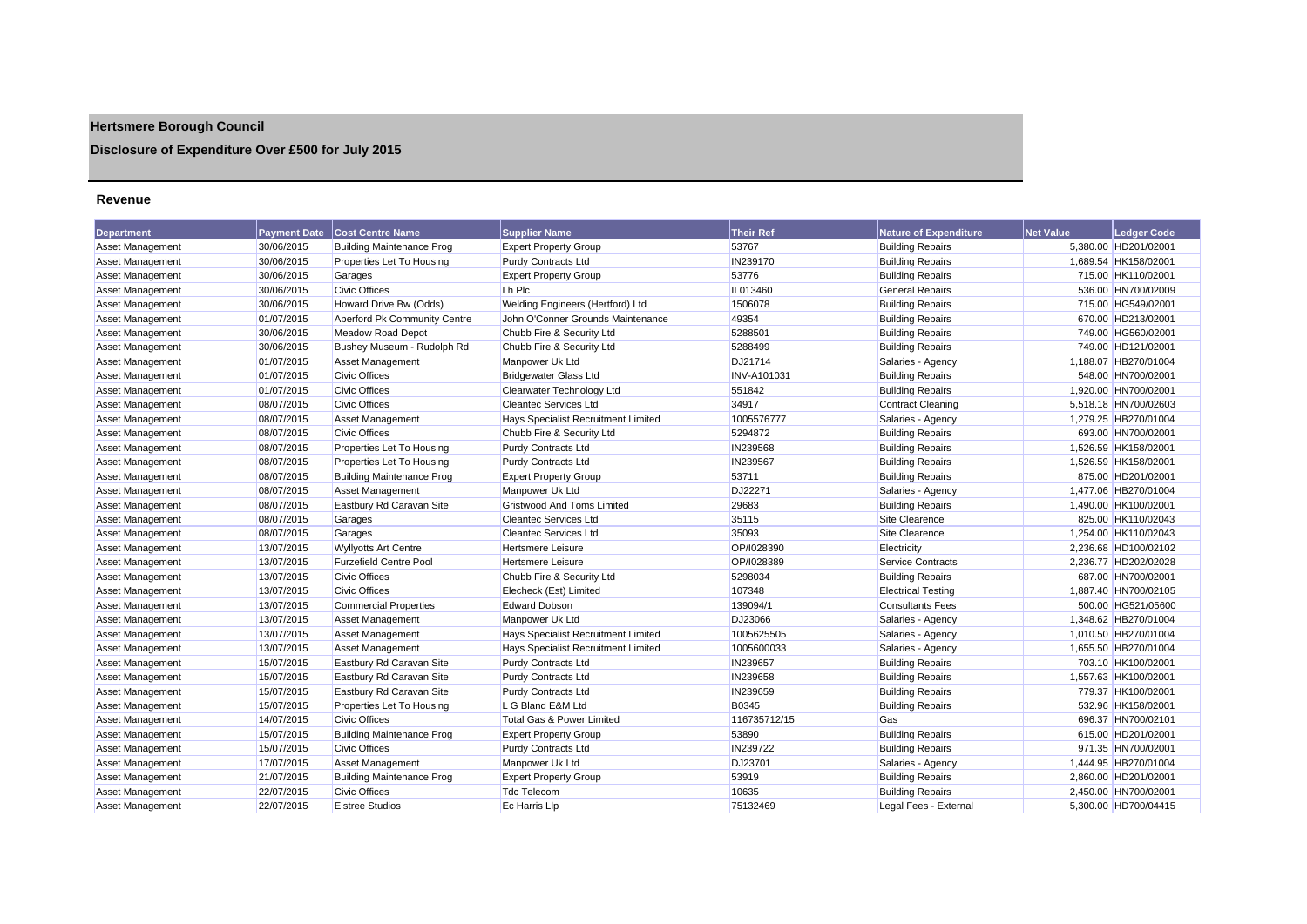| <b>Asset Management</b>         | 22/07/2015 | <b>Civic Offices</b>                | Carter Environmental Engineers Ltd           | 15749           | <b>Building Repairs</b>          |                       | 559.00 HN700/02001    |
|---------------------------------|------------|-------------------------------------|----------------------------------------------|-----------------|----------------------------------|-----------------------|-----------------------|
| <b>Asset Management</b>         | 29/07/2015 | Garages                             | <b>Gristwood And Toms Limited</b>            | 29827           | <b>Building Repairs</b>          |                       | 525.00 HK110/02001    |
| <b>Asset Management</b>         | 24/07/2015 | <b>Building Maintenance Prog</b>    | <b>Expert Property Group</b>                 | 54005           | Asbestos Removal                 |                       | 780.00 HD201/02051    |
| <b>Asset Management</b>         | 24/07/2015 | <b>Building Maintenance Prog</b>    | <b>Expert Property Group</b>                 | 53976           | <b>Building Repairs</b>          |                       | 4,900.00 HD201/02001  |
| <b>Asset Management</b>         | 24/07/2015 | <b>Building Maintenance Prog</b>    | Purdy Contracts Ltd                          | IN239652        | <b>Building Repairs</b>          |                       | 1,441.02 HD201/02001  |
| Asset Management                | 29/07/2015 | <b>Asset Management</b>             | Manpower Uk Ltd                              | DJ24140         | Salaries - Agency                |                       | 1,123.85 HB270/01004  |
| Asset Management                | 29/07/2015 | Properties Let To Housing           | <b>Expert Property Group</b>                 | 53888           | <b>Building Repairs</b>          |                       | 8,770.00 HK158/02001  |
| <b>Asset Management</b>         | 29/07/2015 | Properties Let To Housing           | <b>Expert Property Group</b>                 | 53761           | <b>Building Repairs</b>          |                       | 5,995.00 HK158/02001  |
| <b>Asset Management</b>         | 29/07/2015 | Properties Let To Housing           | <b>Expert Property Group</b>                 | 53768           | <b>Building Repairs</b>          | 11,102.00 HK158/02001 |                       |
| Asset Management                | 29/07/2015 | <b>Building Maintenance Prog</b>    | <b>Expert Property Group</b>                 | 53812           | <b>Building Repairs</b>          | 24,900.00 HD201/02001 |                       |
| <b>Asset Management</b>         | 28/07/2015 | <b>Commercial Properties</b>        | <b>Brasier Freeth</b>                        | MS/VLC/12997    | <b>Consultants Fees</b>          |                       | 6,172.00 HG521/05600  |
| <b>Asset Management</b>         | 28/07/2015 | <b>Civic Offices</b>                | Npower Ltd                                   | LGUTKRC8        | Electricity                      |                       | 8,629.73 HN700/02102  |
| <b>Asset Management</b>         | 29/07/2015 | <b>Building Maintenance Prog</b>    | Wilks Head & Eve Llp                         | 41395           | <b>Building Repairs</b>          |                       | 8,350.00 HD201/02001  |
| Asset Management                | 28/07/2015 | <b>Asset Management</b>             | Hays Specialist Recruitment Limited          | 1005668838      | Salaries - Agency                |                       | 1,505.00 HB270/01004  |
| <b>Asset Management</b>         | 28/07/2015 | <b>Asset Management</b>             | Hays Specialist Recruitment Limited          | 1005668837      | Salaries - Agency                |                       | 1,161.00 HB270/01004  |
| Asset Management                | 29/07/2015 | Properties Let To Housing           | L G Bland E&M Ltd                            | <b>B0408</b>    | <b>Building Repairs</b>          |                       | 529.55 HK158/02001    |
| Asset Management                | 29/07/2015 | Worknet(Old Post Office)            | L G Bland E&M Ltd                            | <b>B0409</b>    | <b>Building Repairs</b>          |                       | 508.33 HG570/02001    |
| <b>Asset Management</b>         | 29/07/2015 | <b>Civic Offices</b>                | <b>Macair Fmi Limited</b>                    | 5396            | <b>General Repairs</b>           |                       | 588.34 HN700/02009    |
| <b>Asset Management</b>         | 29/07/2015 | <b>Civic Offices</b>                | <b>Macair Fmi Limited</b>                    | 5397            | <b>General Repairs</b>           |                       | 1.597.74 HN700/02009  |
| Asset Management                | 30/07/2015 | Properties Let To Housing           | <b>Expert Property Group</b>                 | 54018           | <b>Building Repairs</b>          |                       | 4,490.00 HK158/02001  |
| <b>Asset Management</b>         | 30/07/2015 | Garages                             | <b>Expert Property Group</b>                 | 54021           | <b>Building Repairs</b>          |                       | 695.50 HK110/02001    |
| <b>Audit And Assurance</b>      | 13/07/2015 | Risk Management                     | North Herts District Council                 | 0001647168      | Partnership Working              |                       | 1,260.00 HN610/01001  |
| <b>Benefits</b>                 | 08/07/2015 | <b>Benefits Administration</b>      | Hm Courts And Tribunal Service               | 910062 JULY     | Fees                             |                       | 930.00 HB630/04414    |
| <b>Benefits</b>                 | 29/07/2015 | <b>Benefits Administration</b>      | L A Directories Limited                      | <b>LAD 7907</b> | Subscriptions - Other            |                       | 1,200.00 HB630/04707  |
| <b>Benefits</b>                 | 29/07/2015 | <b>Benefits Administration</b>      | <b>Edward Dobson</b>                         | 139389          | Fees                             |                       | 500.00 HB630/04414    |
| <b>Benefits</b>                 | 29/07/2015 | Council Tax Benefit Support         | <b>Airey Consultancy Services Limited</b>    | J06101          | Miscellaneous Expenses           |                       | 650.00 HB635/04940    |
| <b>Building Control</b>         | 07/07/2015 | <b>Building Control</b>             | <b>Resolution Data Management Ltd</b>        | 8238            | Promotion Of Bldg Regulation     |                       | 795.00 HG100/04443    |
| <b>Building Control</b>         | 22/07/2015 | <b>Building Control</b>             | The Power Service                            | 15231           | <b>Contractors Payments</b>      |                       | 600.00 HG100/05601    |
| <b>Building Control</b>         | 22/07/2015 | <b>Building Control</b>             | Mr W E Greeves                               | H/V/363         | Fees                             |                       | 1,184.00 HG100/04414  |
| <b>Corporate Communications</b> | 29/06/2015 | <b>Corporate Communications</b>     | D2d Distribution Ltd                         | 001617          | <b>Hertsmere News Delivery</b>   |                       | 2,310.00 HB250/04511  |
| Corporate Management            | 29/06/2015 | Corporate Management                | <b>Grant Thornton Uk Lip</b>                 | 8379753         | <b>External Audit Fees</b>       |                       | 17,130.45 HB220/04430 |
| Corporate Management            | 14/07/2015 | Corporate Management                | <b>Barclays Bank</b>                         | 910067 JULY     | <b>Bank Charges</b>              |                       | 2,963.15 HB220/04404  |
| Corporate Support               | 07/07/2015 | Cctv                                | Stevenage Borough Council                    | 7000082866      | <b>Contractors Payments</b>      | 11,305.00 HE400/05601 |                       |
| <b>Corporate Support</b>        | 07/07/2015 | <b>Community Safety Partnership</b> | Stevenage Borough Council                    | 7000082244      | Telephones- Bt Calls             |                       | 3,775.00 HE300/04503  |
| Corporate Support               | 07/07/2015 | Pcso                                | Hertfordshire Constabulary                   | OP/1025174      | Subs/Contributions               |                       | 32,000.00 HE330/04706 |
| <b>Corporate Support</b>        | 17/07/2015 | Ward Improvement Scheme             | <b>Holy Trinity Church</b>                   | WIIS/1516/JW/01 | Ward Improve Initiative Scheme   |                       | 600.00 HD111/04930    |
| <b>Corporate Support</b>        | 22/07/2015 | Assistance To Vol Organisation      | Elstree & Borehamwood Museum                 | 150716          | Core Funding                     |                       | 10,500.00 HD110/04709 |
| <b>Corporate Support</b>        | 22/07/2015 | Partnerships & Com Engagement       | <b>Rpt Consulting Limited</b>                | 0270            | <b>Consultants Fees</b>          |                       | 5,000.00 HD600/05600  |
| Corporate Support               | 22/07/2015 | Assistance To Vol Organisation      | Langdon Foundation                           | <b>INV06/07</b> | <b>Grants - Voluntary Bodies</b> |                       | 1.308.99 HD110/04701  |
| <b>Corporate Support</b>        | 22/07/2015 | Assistance To Vol Organisation      | <b>Herts Inclusive Theatre</b>               | 1136031         | Grants - Voluntary Bodies        |                       | 1,200.00 HD110/04701  |
| Corporate Support               | 22/07/2015 | Assistance To Vol Organisation      | Zenith Trampoline Club                       | GRANT2015       | <b>Grants - Voluntary Bodies</b> |                       | 2,854.00 HD110/04701  |
| Corporate Support               | 22/07/2015 | Assistance To Vol Organisation      | <b>Bushey And Oxhey Fc</b>                   | GRANT2015       | <b>Grants - Voluntary Bodies</b> |                       | 1,000.00 HD110/04701  |
| Corporate Support               | 22/07/2015 | Assistance To Vol Organisation      | Poters Bar Children With Special Needs Group | GRANT2015       | <b>Grants - Voluntary Bodies</b> |                       | 2,000.00 HD110/04701  |
| <b>Corporate Support</b>        | 22/07/2015 | Assistance To Vol Organisation      | Edgware Town Fc                              | GRANT2015       | <b>Grants - Voluntary Bodies</b> |                       | 1,000.00 HD110/04701  |
| Corporate Support               | 22/07/2015 | Assistance To Vol Organisation      | Aldenham Fc                                  | GRANT2015       | <b>Grants - Voluntary Bodies</b> |                       | 1,000.00 HD110/04701  |
| Corporate Support               | 22/07/2015 | Assistance To Vol Organisation      | Hertsmere Flyers Swimming Club               | GRANT2015       | <b>Grants - Voluntary Bodies</b> |                       | 1,200.00 HD110/04701  |
| <b>Corporate Support</b>        | 22/07/2015 | Assistance To Vol Organisation      | Hatch End Cricket Club                       | GRANT2015       | <b>Grants - Voluntary Bodies</b> |                       | 1,500.00 HD110/04701  |
| <b>Corporate Support</b>        | 22/07/2015 | Assistance To Vol Organisation      | Potters Bar Cricket Club                     | GRANT2015       | <b>Grants - Voluntary Bodies</b> |                       | 1,500.00 HD110/04701  |
| Corporate Support               | 29/07/2015 | <b>Lsp Health Care</b>              | The Hertfordshire Groundwork Trust           | PS/2862         | Miscellaneous Expenses           |                       | 5.800.00 HE853/04940  |
|                                 |            |                                     |                                              |                 |                                  |                       |                       |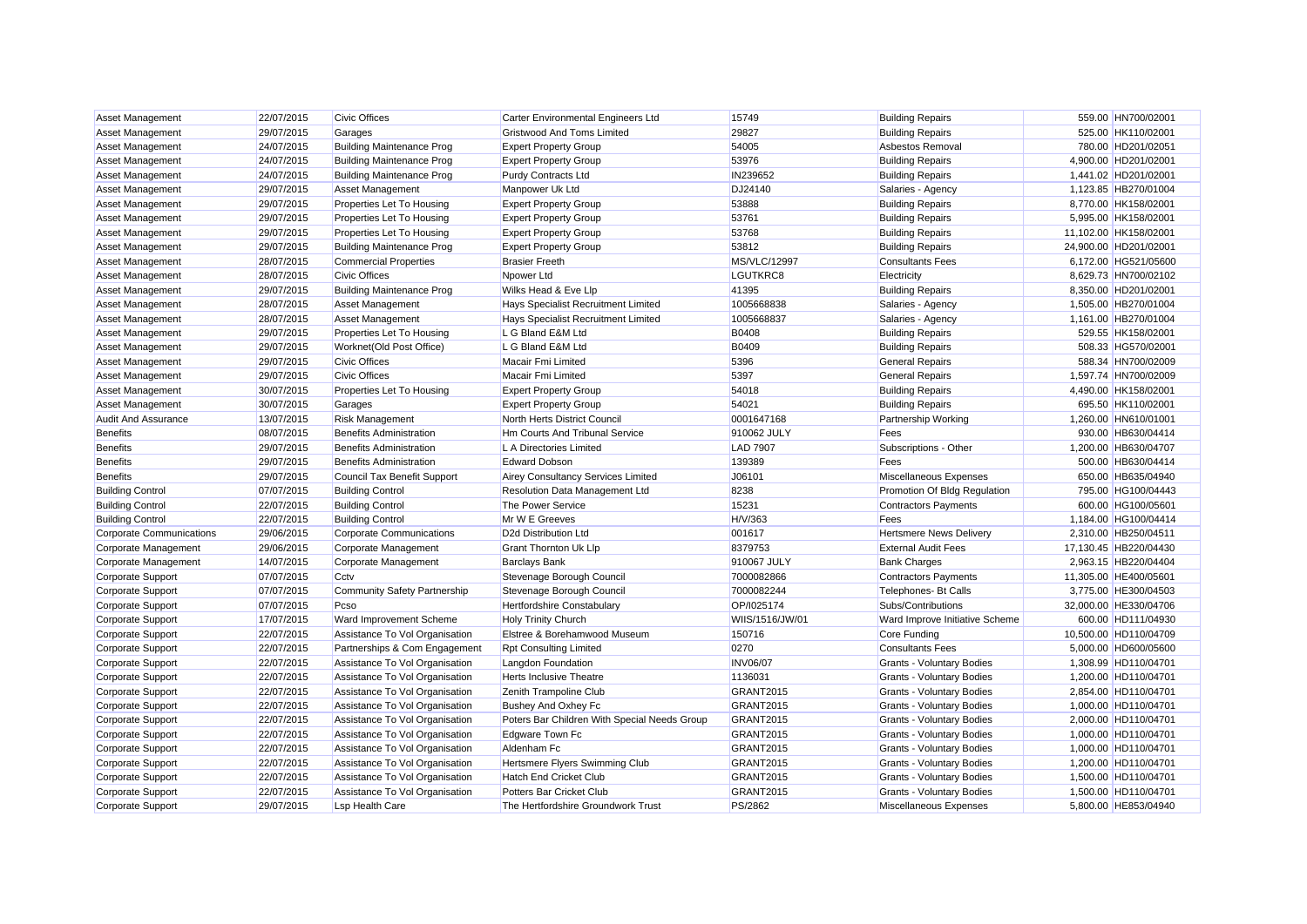| Corporate Support               | 29/07/2015 | Assistance To Vol Organisation | <b>Bushey Museum Trust</b>                   | GRANT2015         | Subs/Contributions               | 34,000.00 HD110/04706 |  |
|---------------------------------|------------|--------------------------------|----------------------------------------------|-------------------|----------------------------------|-----------------------|--|
| Corporate Support               | 29/07/2015 | Assistance To Vol Organisation | Borehamwood Community Choir                  | GRANT2015         | <b>Grants - Voluntary Bodies</b> | 832.00 HD110/04701    |  |
| <b>Customer Services</b>        | 13/07/2015 | Civic Offices Catering         | Connect Vending Limited                      | <b>INV48240</b>   | Repairs + Renewals               | 577.34 HN720/04002    |  |
| <b>Customer Services</b>        | 28/07/2015 | <b>Customers Services</b>      | <b>Essex Woodcraft Limited</b>               | 12276             | Equip + Furn Funded By Rev       | 862.89 HO100/04001    |  |
| Democratic Services Unit        | 01/07/2015 | Overview + Scrutiny Committees | Bnp Parisbas Real Estate Advisory & Property | 172312            | <b>Consultants Fees</b>          | 9,995.00 HB142/05600  |  |
| Democratic Services Unit        | 01/07/2015 | <b>Legal Business Unit</b>     | Venn Group Limited                           | 3075341           | Salaries - Agency                | 686.70 HN300/01004    |  |
| <b>Democratic Services Unit</b> | 01/07/2015 | <b>Legal Business Unit</b>     | Manpower Uk Ltd                              | DJ21714           | Salaries - Agency                | 908.90 HN300/01004    |  |
| Democratic Services Unit        | 07/07/2015 | <b>Legal Business Unit</b>     | Venn Group Limited                           | 3077598           | Salaries - Agency                | 789.71 HN300/01004    |  |
| Democratic Services Unit        | 13/07/2015 | Legal Business Unit            | Manpower Uk Ltd                              | DJ23066           | Salaries - Agency                | 816.86 HN300/01004    |  |
| <b>Democratic Services Unit</b> | 13/07/2015 | <b>Legal Business Unit</b>     | Venn Group Limited                           | 3080108           | Salaries - Agency                | 801.15 HN300/01004    |  |
| Democratic Services Unit        | 17/07/2015 | <b>Legal Business Unit</b>     | Manpower Uk Ltd                              | DJ23701           | Salaries - Agency                | 908.90 HN300/01004    |  |
| Democratic Services Unit        | 22/07/2015 | Legal Business Unit            | Venn Group Limited                           | 3082420           | Salaries - Agency                | 635.20 HN300/01004    |  |
| <b>Democratic Services Unit</b> | 22/07/2015 | <b>Legal Business Unit</b>     | Iken Business Ltd                            | IK24006           | <b>Training External</b>         | 819.50 HN300/01403    |  |
| <b>Democratic Services Unit</b> | 29/07/2015 | <b>Legal Business Unit</b>     | Manpower Uk Ltd                              | DJ24140           | Salaries - Agency                | 2,347.02 HN300/01004  |  |
| <b>Democratic Services Unit</b> | 29/07/2015 | <b>Legal Business Unit</b>     | Venn Group Limited                           | 3084711           | Salaries - Agency                | 858.38 HN300/01004    |  |
| <b>Development Control</b>      | 18/03/2015 | Development Management         | Lambert Smith Hampton                        | ARINV/00190820    | <b>Viability Assessments</b>     | 2,150.00 HG200/05606  |  |
| <b>Development Control</b>      | 22/05/2015 | Development Management         | Lambert Smith Hampton                        | 0086911           | <b>Viability Assessments</b>     | 2,150.00 HG200/05606  |  |
| <b>Development Control</b>      | 29/06/2015 | Development Management         | Randstad Cpe Limited                         | <b>PINF679834</b> | Salaries - Agency                | 1,160.99 HG200/01004  |  |
| Development Control             | 29/06/2015 | Development Management         | Macdonald & Company                          | 0000060598        | Salaries - Agency                | 997.59 HG200/01004    |  |
| Development Control             | 29/06/2015 | Development Management         | Macdonald & Company                          | 0000060599        | Salaries - Agency                | 941.25 HG200/01004    |  |
| Development Control             | 29/06/2015 | Development Management         | Macdonald & Company                          | 0000060600        | Salaries - Agency                | 2,367.75 HG200/01004  |  |
| Development Control             | 29/06/2015 | Development Management         | Macdonald & Company                          | 0000060602        | Salaries - Agency                | 883.25 HG200/01004    |  |
| <b>Development Control</b>      | 01/07/2015 | Development Management         | Manpower Uk Ltd                              | DJ21714           | Salaries - Agency                | 734.29 HG200/01004    |  |
| <b>Development Control</b>      | 07/07/2015 | Development Management         | William Lawrence Advertising Ltd             | 39213             | Advertising                      | 2,663.50 HG200/04901  |  |
| <b>Development Control</b>      | 07/07/2015 | Development Management         | <b>Wt Partnership</b>                        | 37865             | <b>Viability Assessments</b>     | 1,500.00 HG200/05606  |  |
| <b>Development Control</b>      | 30/07/2015 | Development Management         | Hertfordshire County Council                 | 1801688670        | <b>Consultants Fees</b>          | 3,370.25 HG200/05600  |  |
| Development Control             | 08/07/2015 | Development Management         | Manpower Uk Ltd                              | DJ22271           | Salaries - Agency                | 701.25 HG200/01004    |  |
| <b>Development Control</b>      | 08/07/2015 | Development Management         | Randstad Cpe Limited                         | <b>PINF683675</b> | Salaries - Agency                | 1,093.89 HG200/01004  |  |
| <b>Development Control</b>      | 08/07/2015 | Development Management         | Randstad Cpe Limited                         | <b>PINF685159</b> | Salaries - Agency                | 1,172.40 HG200/01004  |  |
| <b>Development Control</b>      | 08/07/2015 | Development Management         | Randstad Cpe Limited                         | <b>PINF672006</b> | Salaries - Agency                | 1,074.43 HG200/01004  |  |
| Development Control             | 13/07/2015 | Development Management         | Manpower Uk Ltd                              | DJ23066           | Salaries - Agency                | 617.56 HG200/01004    |  |
| <b>Development Control</b>      | 17/07/2015 | Development Management         | Manpower Uk Ltd                              | DJ23701           | Salaries - Agency                | 762.30 HG200/01004    |  |
| Development Control             | 22/07/2015 | Development Management         | Adams Integra Ltd                            | 5525              | <b>Viability Assessments</b>     | 1,800.00 HG200/05606  |  |
| <b>Development Control</b>      | 22/07/2015 | Development Management         | Macdonald & Company                          | 0000060930        | Salaries - Agency                | 1,000.89 HG200/01004  |  |
| Development Control             | 22/07/2015 | Development Management         | Macdonald & Company                          | 0000060931        | Salaries - Agency                | 748.00 HG200/01004    |  |
| <b>Development Control</b>      | 29/07/2015 | Development Management         | Esri Uk Ltd                                  | 124575            | <b>Ordnance Survey Fees</b>      | 678.12 HG200/04909    |  |
| Development Control             | 29/07/2015 | Development Management         | Esri Uk Ltd                                  | 124575            | <b>Ordnance Survey Fees</b>      | 1,695.30 HG300/04909  |  |
| Development Control             | 29/07/2015 | Development Management         | Esri Uk Ltd                                  | 124575            | <b>Ordnance Survey Fees</b>      | 1,356.24 HD300/04909  |  |
| Development Control             | 29/07/2015 | Development Management         | Esri Uk Ltd                                  | 124575            | <b>Ordnance Survey Fees</b>      | 678.12 HE620/04909    |  |
| <b>Development Control</b>      | 29/07/2015 | Development Management         | Esri Uk Ltd                                  | 124575            | <b>Ordnance Survey Fees</b>      | 678.12 HB270/04909    |  |
| Development Control             | 29/07/2015 | Development Management         | Esri Uk Ltd                                  | 124575            | <b>Ordnance Survey Fees</b>      | 339.06 HF700/04909    |  |
| Development Control             | 24/07/2015 | Development Management         | Lambert Smith Hampton                        | CONTRA/1          | <b>Viability Assessments</b>     | 2,150.00 HG200/05606  |  |
| Development Control             | 29/07/2015 | Development Management         | Manpower Uk Ltd                              | DJ24140           | Salaries - Agency                | 1,775.37 HG200/01004  |  |
| <b>Development Control</b>      | 29/07/2015 | Development Management         | Macdonald & Company                          | 0000060727        | Salaries - Agency                | 949.50 HG200/01004    |  |
| <b>Development Control</b>      | 29/07/2015 | Development Management         | Macdonald & Company                          | 0000060725        | Salaries - Agency                | 919.50 HG200/01004    |  |
| Development Control             | 29/07/2015 | Development Management         | Macdonald & Company                          | 0000060724        | Salaries - Agency                | 1,325.94 HG200/01004  |  |
| <b>Development Control</b>      | 29/07/2015 | Development Management         | Macdonald & Company                          | 0000060830        | Salaries - Agency                | 1,064.58 HG200/01004  |  |
| Development Control             | 29/07/2015 | Development Management         | Macdonald & Company                          | 0000060831        | Salaries - Agency                | 903.50 HG200/01004    |  |
| <b>Development Control</b>      | 29/07/2015 | Development Management         | Randstad Cpe Limited                         | <b>PINF694888</b> | Salaries - Agency                | 1.042.88 HG200/01004  |  |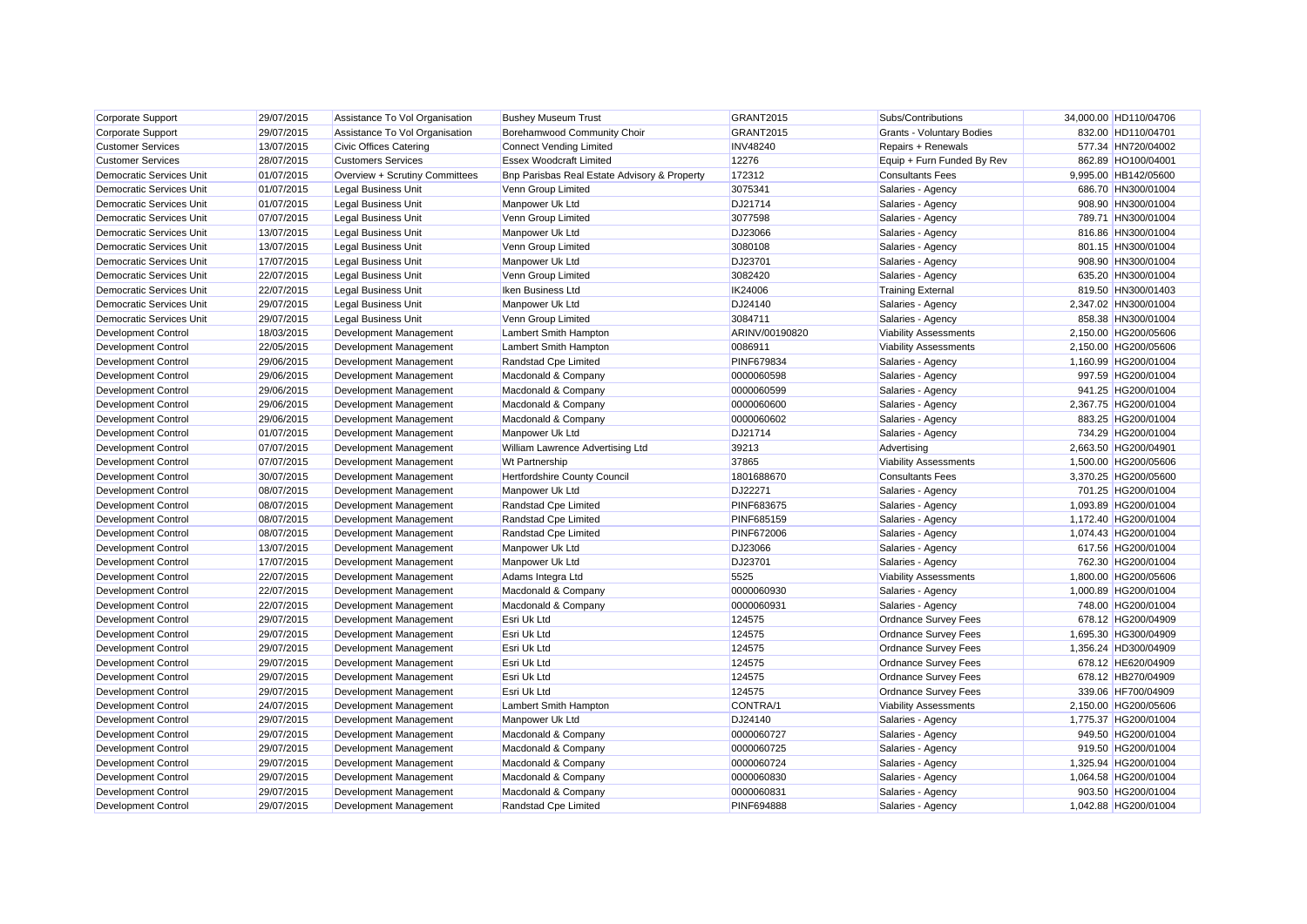| <b>Development Control</b>  | 29/07/2015 | Development Management              | Randstad Cpe Limited                     | <b>PINF696029</b> | Salaries - Agency             | 1,185.00 HG200/01004 |
|-----------------------------|------------|-------------------------------------|------------------------------------------|-------------------|-------------------------------|----------------------|
| <b>Development Control</b>  | 29/07/2015 | Development Management              | Macdonald & Company                      | 0000061041        | Salaries - Agency             | 4,628.25 HG200/01004 |
| <b>Development Control</b>  | 29/07/2015 | Development Management              | Macdonald & Company                      | 0000061040        | Salaries - Agency             | 782.50 HG200/01004   |
| <b>Development Control</b>  | 29/07/2015 | Development Management              | Macdonald & Company                      | 16269             | Salaries - Agency             | 3,675.00 HG200/01004 |
| <b>Development Control</b>  | 29/07/2015 | Development Management              | Macdonald & Company                      | 0000061042        | Salaries - Agency             | 897.50 HG200/01004   |
| <b>Development Control</b>  | 29/07/2015 | Development Management              | Randstad Cpe Limited                     | <b>PINF688557</b> | Salaries - Agency             | 1,170.00 HG200/01004 |
| Development Control         | 29/07/2015 | Development Management              | Randstad Cpe Limited                     | <b>PINF687271</b> | Salaries - Agency             | 1.029.71 HG200/01004 |
| <b>Drainage Services</b>    | 08/07/2015 | <b>Engineering Services Unit</b>    | <b>Go Plant Ltd</b>                      | 0000445262        | Vehicle Maintenance + Repairs | 1,183.23 HE620/03001 |
| <b>Drainage Services</b>    | 08/07/2015 | Land Drainage Maintenance           | K T Ivory Haulage                        | 3140              | <b>Contractors Payments</b>   | 554.70 HE600/05601   |
| <b>Drainage Services</b>    | 08/07/2015 | Land Drainage Maintenance           | <b>Bsi Management Systems</b>            | 94304595/3000     | <b>Contractors Payments</b>   | 752.00 HE600/05601   |
| <b>Drainage Services</b>    | 13/07/2015 | <b>Engineering Services Unit</b>    | <b>Cranes Ltd</b>                        | 028521            | Vehicle Maintenance + Repairs | 645.71 HE620/03001   |
| <b>Drainage Services</b>    | 22/07/2015 | <b>Engineering Services Unit</b>    | Npower Ltd                               | LGUTLV66          | Electricity                   | 604.62 HE620/02102   |
| <b>Drainage Services</b>    | 22/07/2015 | <b>Drainage Consultancy</b>         | <b>Stanmore Quality Surfacing Ltd</b>    | PPSW179           | <b>Contractors Payments</b>   | 5,673.00 HE640/05601 |
| <b>Drainage Services</b>    | 23/07/2015 | <b>Engineering Services Unit</b>    | Company Barclaycard                      | <b>JUNE 2015</b>  | <b>Contractors Payments</b>   | 834.00 HE620/05601   |
| Elections                   | 29/06/2015 | <b>Electoral Registration Costs</b> | <b>Electoral Reform Services</b>         | ERS1500582        | <b>Canvass Printing</b>       | 1,144.50 HB810/04313 |
| Elections                   | 29/06/2015 | <b>Electoral Registration Costs</b> | <b>Electoral Reform Services</b>         | ERS1500278        | Canvass Printing              | 2,960.77 HB810/04313 |
| Elections                   | 08/07/2015 | <b>Electoral Registration Costs</b> | <b>Halarose Ltd</b>                      | 9110              | It Equipment And Maintenance  | 792.30 HB810/04565   |
| <b>Environmental Health</b> | 01/07/2015 | <b>Environmental Health</b>         | Manpower Uk Ltd                          | DJ21714           | Salaries - Agency             | 1,601.13 HF700/01004 |
| <b>Environmental Health</b> | 08/07/2015 | <b>Environmental Health</b>         | Manpower Uk Ltd                          | DJ22271           | Salaries - Agency             | 1,432.36 HF700/01004 |
| <b>Environmental Health</b> | 08/07/2015 | Vehicle Licencing                   | Disclosure & Barring Services            | 973636            | Fees                          | 1,188.00 HE800/04414 |
| <b>Environmental Health</b> | 08/07/2015 | Vehicle Licencing                   | Disclosure & Barring Services            | 977512            | Fees                          | 1.232.00 HE800/04414 |
| <b>Environmental Health</b> | 08/07/2015 | Vehicle Licencing                   | <b>Disclosure &amp; Barring Services</b> | 981111            | Fees                          | 1,390.00 HE800/04414 |
| <b>Environmental Health</b> | 13/07/2015 | <b>Environmental Health</b>         | Manpower Uk Ltd                          | DJ23066           | Salaries - Agency             | 2,970.19 HF700/01004 |
| <b>Environmental Health</b> | 17/07/2015 | <b>Environmental Health</b>         | Manpower Uk Ltd                          | DJ23701           | Salaries - Agency             | 1,619.43 HF700/01004 |
| <b>Environmental Health</b> | 29/07/2015 | <b>Environmental Health</b>         | Manpower Uk Ltd                          | DJ24140           | Salaries - Agency             | 1,419.94 HF700/01004 |
| Finance                     | 29/06/2015 | Revenues + Benefits Unit            | Morgan Hunt Uk Limited                   | 828425            | Salaries - Agency             | 1,188.00 HN150/01004 |
| Finance                     | 29/06/2015 | Revenues + Benefits Unit            | Morgan Hunt Uk Limited                   | 828424            | Salaries - Agency             | 1,386.00 HN150/01004 |
| Finance                     | 01/07/2015 | Revenues + Benefits Unit            | Manpower Uk Ltd                          | DJ21714           | Salaries - Agency             | 4.178.46 HN150/01004 |
| Finance                     | 01/07/2015 | Accountancy + Financial Servs       | William Lawrence Advertising Ltd         | 39211             | Pubs/News/Periodicals         | 1,013.38 HN100/04308 |
| Finance                     | 07/07/2015 | Revenues + Benefits Unit            | Morgan Hunt Uk Limited                   | 830338            | Salaries - Agency             | 1,174.50 HN150/01004 |
| Finance                     | 07/07/2015 | Revenues + Benefits Unit            | Morgan Hunt Uk Limited                   | 830337            | Salaries - Agency             | 1,386.00 HN150/01004 |
| Finance                     | 07/07/2015 | Accountancy + Financial Servs       | Hays Specialist Recruitment Limited      | 1005575207        | Salaries - Agency             | 1,358.05 HN100/01004 |
| Finance                     | 08/07/2015 | Revenues + Benefits Unit            | Manpower Uk Ltd                          | DJ22271           | Salaries - Agency             | 6,392.78 HN150/01004 |
| Finance                     | 13/07/2015 | Revenues + Benefits Unit            | Morgan Hunt Uk Limited                   | 832115            | Salaries - Agency             | 1,386.00 HN150/01004 |
| Finance                     | 13/07/2015 | Revenues + Benefits Unit            | Morgan Hunt Uk Limited                   | 832116            | Salaries - Agency             | 1,147.50 HN150/01004 |
| Finance                     | 13/07/2015 | Accountancy + Financial Servs       | Hays Specialist Recruitment Limited      | 1005599570        | Salaries - Agency             | 1,358.05 HN100/01004 |
| Finance                     | 13/07/2015 | Revenues + Benefits Unit            | Manpower Uk Ltd                          | DJ23066           | Salaries - Agency             | 4,996.07 HN150/01004 |
| Finance                     | 17/07/2015 | Revenues + Benefits Unit            | Manpower Uk Ltd                          | DJ23701           | Salaries - Agency             | 5,796.58 HN150/01004 |
| Finance                     | 17/07/2015 | Accountancy + Financial Servs       | Hays Specialist Recruitment Limited      | 1005646873        | Salaries - Agency             | 1,375.35 HN100/01004 |
| Finance                     | 17/07/2015 | Accountancy + Financial Servs       | Hays Specialist Recruitment Limited      | 1005618997        | Salaries - Agency             | 1,384.00 HN100/01004 |
| Finance                     | 22/07/2015 | Revenues + Benefits Unit            | Morgan Hunt Uk Limited                   | 833747            | Salaries - Agency             | 1,215.00 HN150/01004 |
| Finance                     | 22/07/2015 | Revenues + Benefits Unit            | Morgan Hunt Uk Limited                   | 833746            | Salaries - Agency             | 1.212.75 HN150/01004 |
| Finance                     | 29/07/2015 | Revenues + Benefits Unit            | Morgan Hunt Uk Limited                   | 835243            | Salaries - Agency             | 1,386.00 HN150/01004 |
| Finance                     | 29/07/2015 | Revenues + Benefits Unit            | Morgan Hunt Uk Limited                   | 835244            | Salaries - Agency             | 1,215.00 HN150/01004 |
| Finance                     | 29/07/2015 | Revenues + Benefits Unit            | Morgan Hunt Uk Limited                   | 836917            | Salaries - Agency             | 1,482.25 HN150/01004 |
| Finance                     | 29/07/2015 | Revenues + Benefits Unit            | Morgan Hunt Uk Limited                   | 836918            | Salaries - Agency             | 1,269.00 HN150/01004 |
| Finance                     | 29/07/2015 | Accountancy + Financial Servs       | Hays Specialist Recruitment Limited      | 1005668468        | Salaries - Agency             | 1,332.10 HN100/01004 |
| Finance                     | 29/07/2015 | Revenues + Benefits Unit            | Manpower Uk Ltd                          | DJ24140           | Salaries - Agency             | 5.360.11 HN150/01004 |
| Finance                     | 29/07/2015 | Revenues + Benefits Unit            | Badenoch & Clark                         | 4675917           | Salaries - Agency             | 1.079.40 HN150/01004 |
|                             |            |                                     |                                          |                   |                               |                      |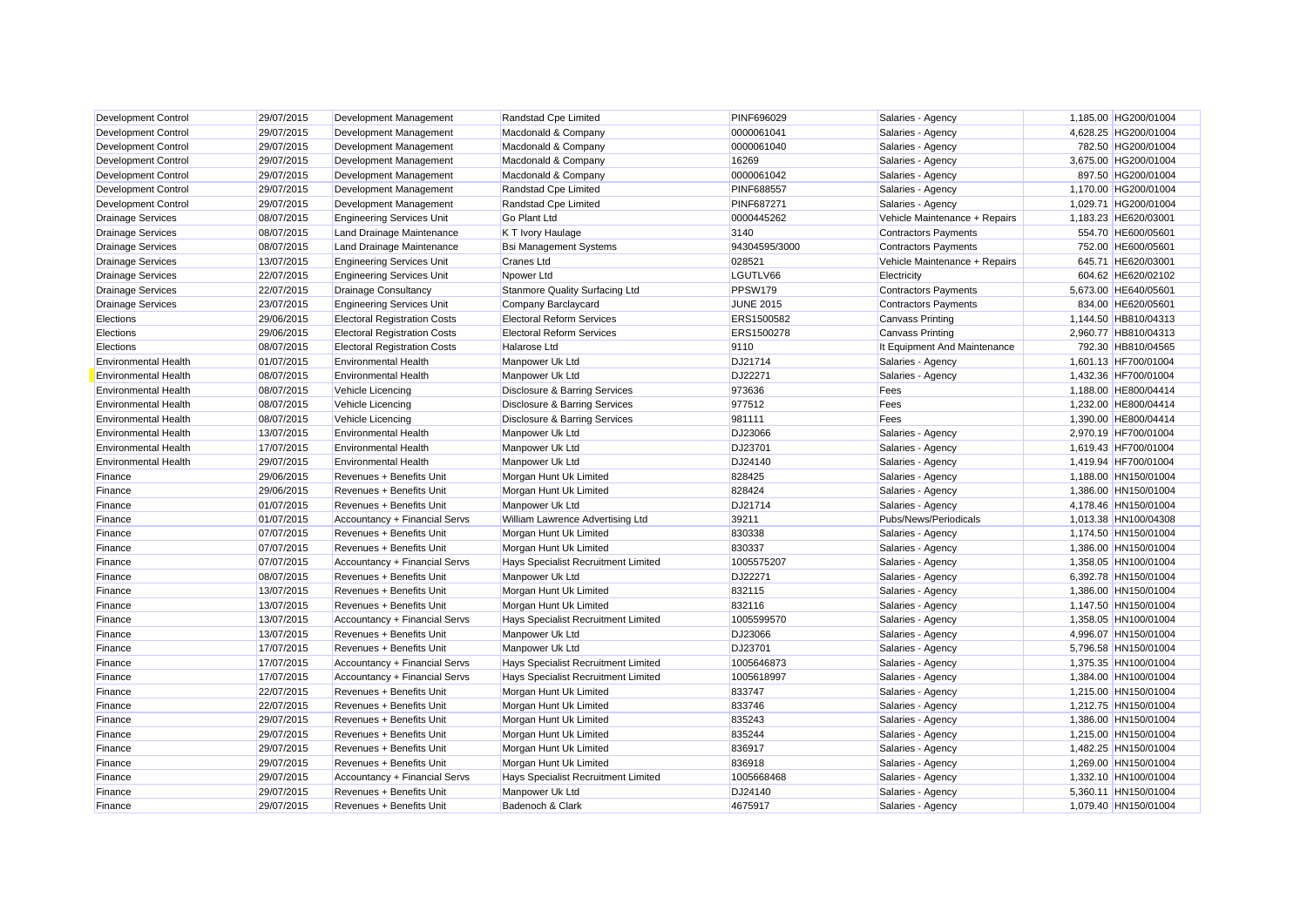| Finance                      | 29/07/2015 | Revenues + Benefits Unit  | Badenoch & Clark                         | 4689367/18/69 | Salaries - Agency           | 1,293.55 HN150/01004 |
|------------------------------|------------|---------------------------|------------------------------------------|---------------|-----------------------------|----------------------|
| Finance                      | 29/07/2015 | Revenues + Benefits Unit  | Badenoch & Clark                         | 4691697       | Salaries - Agency           | 603.95 HN150/01004   |
| <b>General Expenses</b>      | 07/07/2015 | <b>General Expenses</b>   | Firstcare                                | 5002          | Medical                     | 833.33 HB100/01414   |
| <b>General Expenses</b>      | 13/07/2015 | <b>General Expenses</b>   | <b>Brett Wilson Llp</b>                  | 1501503       | Miscellaneous Expenses      | 967.50 HB100/04940   |
| <b>General Expenses</b>      | 14/07/2015 | <b>General Expenses</b>   | Bt Payment Services Ltd                  | 910065 JULY   | Miscellaneous Expenses      | 761.24 HB100/04940   |
| <b>General Expenses</b>      | 15/07/2015 | <b>General Expenses</b>   | <b>Zurich Municipal</b>                  | 18400         | <b>Insurance Misc</b>       | 4,137.53 HB100/04910 |
| <b>General Expenses</b>      | 30/07/2015 | <b>General Expenses</b>   | Hertfordshire County Council             | 1860002523    | Miscellaneous Expenses      | 550.00 HB100/04940   |
| <b>Highway Related Items</b> | 22/07/2015 | <b>Street Name Plates</b> | Auckland Manufacturing Ltd T/A Pgm Signs | 14191         | <b>Contractors Payments</b> | 1,582.62 HH700/05601 |
| <b>Highway Related Items</b> | 30/07/2015 | <b>Street Name Plates</b> | Auckland Manufacturing Ltd T/A Pgm Signs | 14192         | <b>Contractors Payments</b> | 1,565.70 HH700/05601 |
| Housing                      | 17/07/2015 | <b>Homelessness</b>       | Civic Lodge Hotel                        | 2391          | Bed + Breakfast             | 840.00 HJ700/04725   |
| Housing                      | 01/07/2015 | <b>Housing Services</b>   | Hays Specialist Recruitment Limited      | 1005554935    | Salaries - Agency           | 783.87 HJ100/01004   |
| Housing                      | 17/07/2015 | Homelessness              | Shiraz Jivraj                            | 1074          | Bed + Breakfast             | 6,750.00 HJ700/04725 |
| Housing                      | 17/07/2015 | Homelessness              | Civic Lodge Hotel                        | 2409          | Bed + Breakfast             | 1,650.00 HJ700/04725 |
| Housing                      | 17/07/2015 | Homelessness              | Civic Lodge Hotel                        | 2410          | Bed + Breakfast             | 1,800.00 HJ700/04725 |
| Housing                      | 17/07/2015 | Homelessness              | Civic Lodge Hotel                        | 2411          | Bed + Breakfast             | 1,650.00 HJ700/04725 |
| Housing                      | 17/07/2015 | Homelessness              | Civic Lodge Hotel                        | 2412          | Bed + Breakfast             | 1,650.00 HJ700/04725 |
| Housing                      | 17/07/2015 | Homelessness              | Civic Lodge Hotel                        | 2413          | Bed + Breakfast             | 1,800.00 HJ700/04725 |
| Housing                      | 17/07/2015 | Homelessness              | Civic Lodge Hotel                        | 2414          | Bed + Breakfast             | 1,800.00 HJ700/04725 |
| Housing                      | 17/07/2015 | <b>Homelessness</b>       | Civic Lodge Hotel                        | 2415          | Bed + Breakfast             | 1,800.00 HJ700/04725 |
| Housing                      | 22/07/2015 | <b>Housing Services</b>   | Hays Specialist Recruitment Limited      | 1005576260    | Salaries - Agency           | 754.95 HJ100/01004   |
| Housing                      | 17/07/2015 | Homelessness              | <b>Emergency Accommodation Ltd</b>       | 6/3596        | Bed + Breakfast             | 1,140.00 HJ700/04725 |
| Housing                      | 17/07/2015 | Homelessness              | <b>Emergency Accommodation Ltd</b>       | 6/3660        | Bed + Breakfast             | 1,380.00 HJ700/04725 |
| Housing                      | 17/07/2015 | Homelessness              | <b>Emergency Accommodation Ltd</b>       | 6/3680        | Bed + Breakfast             | 1,380.00 HJ700/04725 |
| Housing                      | 17/07/2015 | Homelessness              | <b>Emergency Accommodation Ltd</b>       | 6/3706        | Bed + Breakfast             | 1,140.00 HJ700/04725 |
| Housing                      | 17/07/2015 | Homelessness              | <b>Emergency Accommodation Ltd</b>       | 6/3715        | Bed + Breakfast             | 1,380.00 HJ700/04725 |
| Housing                      | 17/07/2015 | Homelessness              | <b>Emergency Accommodation Ltd</b>       | 6/3716        | Bed + Breakfast             | 1,080.00 HJ700/04725 |
| Housing                      | 17/07/2015 | Homelessness              | <b>Emergency Accommodation Ltd</b>       | 6/3717        | Bed + Breakfast             | 1,380.00 HJ700/04725 |
| Housing                      | 17/07/2015 | Homelessness              | <b>Emergency Accommodation Ltd</b>       | 6/3718        | Bed + Breakfast             | 1.380.00 HJ700/04725 |
| Housing                      | 17/07/2015 | Homelessness              | <b>Emergency Accommodation Ltd</b>       | 6/3719        | Bed + Breakfast             | 1,380.00 HJ700/04725 |
| Housing                      | 17/07/2015 | Homelessness              | <b>Emergency Accommodation Ltd</b>       | 6/3720        | Bed + Breakfast             | 1,380.00 HJ700/04725 |
| Housing                      | 17/07/2015 | Homelessness              | <b>Emergency Accommodation Ltd</b>       | 6/3733        | Bed + Breakfast             | 960.00 HJ700/04725   |
| Housing                      | 17/07/2015 | Homelessness              | <b>Emergency Accommodation Ltd</b>       | 6/3735        | Bed + Breakfast             | 1,650.00 HJ700/04725 |
| Housing                      | 17/07/2015 | Homelessness              | <b>Emergency Accommodation Ltd</b>       | 6/3755        | Bed + Breakfast             | 1,595.00 HJ700/04725 |
| Housing                      | 17/07/2015 | Homelessness              | <b>Parse Security Systems</b>            | 139           | Bed + Breakfast             | 8,680.00 HJ700/04725 |
| Housing                      | 17/07/2015 | <b>Homelessness</b>       | Assetgrove Lettings Ltd                  | 24483         | Bed + Breakfast             | 532.00 HJ700/04725   |
| Housing                      | 17/07/2015 | Homelessness              | Assetgrove Lettings Ltd                  | 24482         | Bed + Breakfast             | 1,140.00 HJ700/04725 |
| Housing                      | 17/07/2015 | Homelessness              | Assetgrove Lettings Ltd                  | 24481         | Bed + Breakfast             | 900.00 HJ700/04725   |
| Housing                      | 17/07/2015 | Homelessness              | Assetgrove Lettings Ltd                  | 24480         | Bed + Breakfast             | 1,650.00 HJ700/04725 |
| Housing                      | 17/07/2015 | Homelessness              | Assetgrove Lettings Ltd                  | 24479         | Bed + Breakfast             | 700.00 HJ700/04725   |
| Housing                      | 17/07/2015 | Homelessness              | Assetgrove Lettings Ltd                  | 24478         | Bed + Breakfast             | 1,650.00 HJ700/04725 |
| Housing                      | 17/07/2015 | Homelessness              | Assetgrove Lettings Ltd                  | 24477         | Bed + Breakfast             | 630.00 HJ700/04725   |
| Housing                      | 17/07/2015 | Homelessness              | Assetgrove Lettings Ltd                  | 24475         | Bed + Breakfast             | 714.00 HJ700/04725   |
| Housing                      | 17/07/2015 | Homelessness              | Assetgrove Lettings Ltd                  | 24472         | Bed + Breakfast             | 920.00 HJ700/04725   |
| Housing                      | 17/07/2015 | Homelessness              | Assetgrove Lettings Ltd                  | 24471         | Bed + Breakfast             | 1,050.00 HJ700/04725 |
| Housing                      | 17/07/2015 | Homelessness              | Assetgrove Lettings Ltd                  | 24470         | Bed + Breakfast             | 780.00 HJ700/04725   |
| Housing                      | 17/07/2015 | Homelessness              | <b>Stef And Philips</b>                  | HBC024        | Bed + Breakfast             | 1,050.00 HJ700/04725 |
| Housing                      | 17/07/2015 | Homelessness              | <b>Stef And Philips</b>                  | <b>HBC025</b> | Bed + Breakfast             | 1,050.00 HJ700/04725 |
| Housing                      | 17/07/2015 | Homelessness              | <b>Stef And Philips</b>                  | <b>HBC026</b> | Bed + Breakfast             | 6,090.00 HJ700/04725 |
| Housing                      | 17/07/2015 | Homelessness              | <b>Stef And Philips</b>                  | HBC027        | Bed + Breakfast             | 8.400.00 HJ700/04725 |
|                              |            |                           |                                          |               |                             |                      |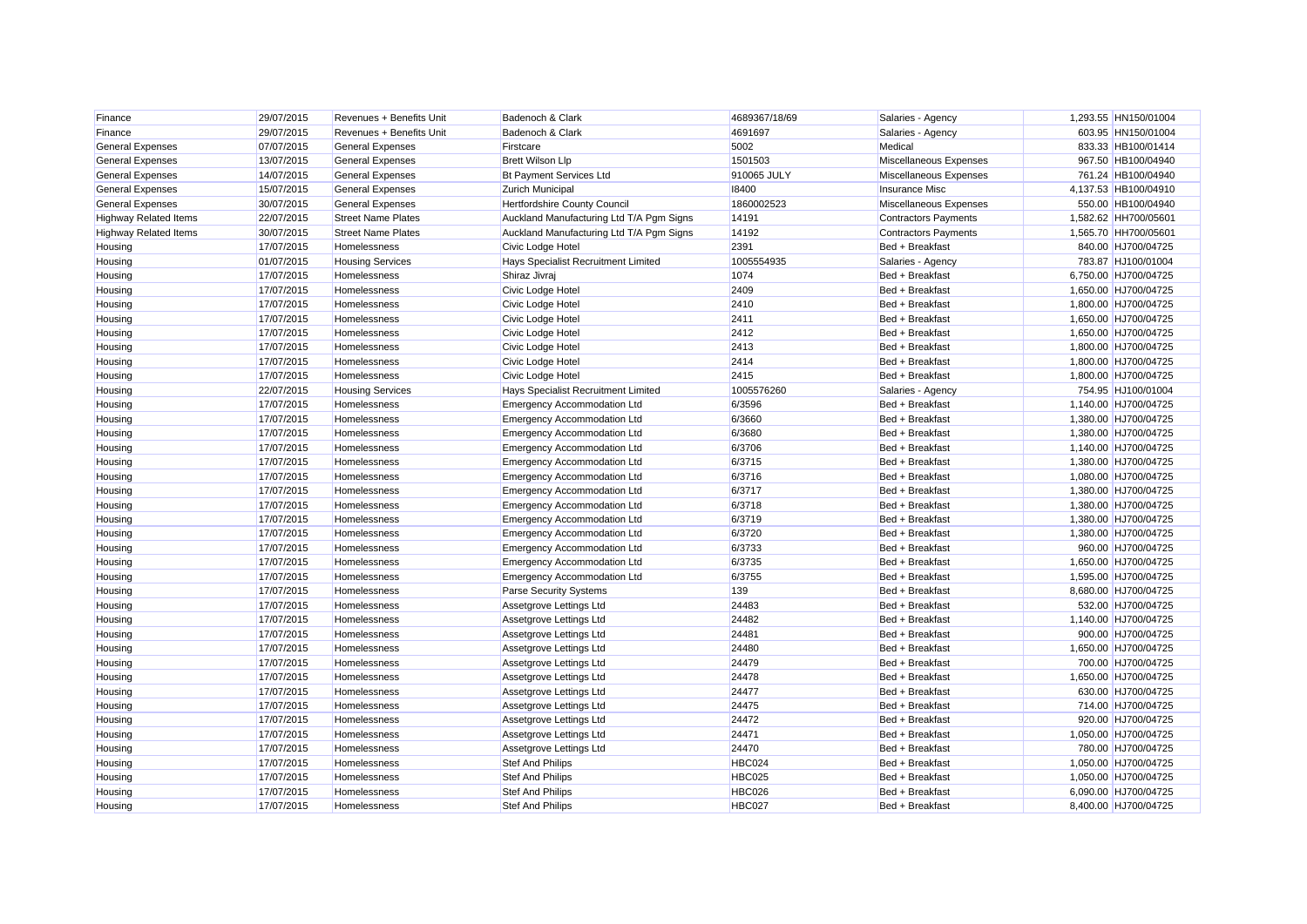| Housing                          | 17/07/2015 | Homelessness                        | <b>Stef And Philips</b>                   | <b>HBC028</b>    | Bed + Breakfast             | 750.00 HJ700/04725    |
|----------------------------------|------------|-------------------------------------|-------------------------------------------|------------------|-----------------------------|-----------------------|
| Housing                          | 17/07/2015 | Homelessness                        | <b>Stef And Philips</b>                   | <b>HBC029</b>    | Bed + Breakfast             | 5,250.00 HJ700/04725  |
| Housing                          | 17/07/2015 | Homelessness                        | Altwood Housing                           | 2012/2           | Bed + Breakfast             | 900.00 HJ700/04725    |
| Housing                          | 17/07/2015 | Homelessness                        | Altwood Housing                           | 2012/3           | Bed + Breakfast             | 900.00 HJ700/04725    |
| Housing                          | 17/07/2015 | Homelessness                        | Altwood Housing                           | 2012/9           | Bed + Breakfast             | 900.00 HJ700/04725    |
| Housing                          | 17/07/2015 | Homelessness                        | Altwood Housing                           | 2012/10          | Bed + Breakfast             | 720.00 HJ700/04725    |
| Housing                          | 17/07/2015 | <b>Homelessness</b>                 | Altwood Housing                           | 2012/11          | Bed + Breakfast             | 900.00 HJ700/04725    |
| Housing                          | 13/07/2015 | <b>Housing Services</b>             | Hays Specialist Recruitment Limited       | 1005599595       | Salaries - Agency           | 909.83 HJ100/01004    |
| Housing                          | 17/07/2015 | <b>Housing Services</b>             | Hays Specialist Recruitment Limited       | 1005621110       | Salaries - Agency           | 933.89 HJ100/01004    |
| Housing                          | 22/07/2015 | Homelessness                        | <b>Herts Young Homeless</b>               | 580.002-16       | Bed + Breakfast             | 6,900.00 HJ700/04725  |
| Housing                          | 22/07/2015 | <b>Housing Services</b>             | Hays Specialist Recruitment Limited       | 1005647411       | Salaries - Agency           | 552.77 HJ100/01004    |
| Housing                          | 29/07/2015 | <b>Housing Services</b>             | Hays Specialist Recruitment Limited       | 1005668678       | Salaries - Agency           | 670.89 HJ100/01004    |
| <b>Human Resources</b>           | 07/07/2015 | <b>Human Resources</b>              | Broxbourne Borough Council                | <b>INV278397</b> | Salaries - Agency           | 779.82 HN500/01001    |
| <b>Information Services Unit</b> | 01/07/2015 | <b>Information Digital Services</b> | London Borough Of Camden                  | 00210387661      | Partnership Working         | 12,241.00 HN200/01001 |
| <b>Information Services Unit</b> | 07/07/2015 | <b>Information Digital Services</b> | Spink Telecom                             | 1337             | <b>Consultants Fees</b>     | 4,320.00 HN200/05600  |
| <b>Information Services Unit</b> | 08/07/2015 | <b>Information Digital Services</b> | Vodafone Ltd                              | UK10/0720152821  | Internet + It Security      | 2,454.45 HN200/04538  |
| <b>Information Services Unit</b> | 08/07/2015 | <b>Information Digital Services</b> | <b>Fredo Internet Services</b>            | 1836             | Internet + It Security      | 6,500.00 HN200/04538  |
| <b>Information Services Unit</b> | 22/07/2015 | <b>Information Digital Services</b> | Staddon Consulting Limited                | HBC-170715       | Internet + It Security      | 6,000.00 HN200/04538  |
| <b>Information Services Unit</b> | 29/07/2015 | Civic Office Telephones             | Daisy Communications Ltd                  | 5040202          | Telephones- Bt Equipment    | 719.21 HN210/04504    |
| Local Land Charges               | 29/07/2015 | <b>Land Charges</b>                 | North Herts District Council              | 0001647345       | Partnership working         | 864.26 HC100/01001    |
| <b>Local Land Charges</b>        | 30/07/2015 | <b>Land Charges</b>                 | Hertfordshire County Council              | 1801742436       | <b>Hcc Searches</b>         | 2,858.00 HC100/04624  |
| Local Land Charges               | 30/07/2015 | <b>Land Charges</b>                 | Hertfordshire County Council              | 1801727407       | <b>Hcc Searches</b>         | 1,832.00 HC100/04624  |
| Parking                          | 01/07/2015 | <b>Parking Services</b>             | Maybo Limited                             | 19719            | <b>Training External</b>    | 890.00 HH800/01403    |
| Parking                          | 01/07/2015 | <b>Parking Services</b>             | Manpower Uk Ltd                           | DJ21714          | Salaries - Agency           | 521.28 HH800/01004    |
| Parking                          | 07/07/2015 | <b>Parking Services</b>             | Liberty Services (Ar & Rf Reddin) Limited | 6128004568       | Printing                    | 2,419.20 HH800/04311  |
| Parking                          | 08/07/2015 | <b>Parking Services</b>             | Manpower Uk Ltd                           | DJ22271          | Salaries - Agency           | 521.28 HH800/01004    |
| Parking                          | 08/07/2015 | Cpz Design + Implementation         | William Lawrence Advertising Ltd          | 39208            | Advertising                 | 645.30 HH810/04901    |
| Parking                          | 13/07/2015 | <b>Parking Services</b>             | Manpower Uk Ltd                           | DJ23066          | Salaries - Agency           | 521.28 HH800/01004    |
| Parking                          | 17/07/2015 | <b>Parking Services</b>             | Manpower Uk Ltd                           | DJ23701          | Salaries - Agency           | 521.28 HH800/01004    |
| Parking                          | 22/07/2015 | <b>Parking Services</b>             | Liberty Services (Ar & Rf Reddin) Limited | 6128005141       | Printing                    | 2,419.20 HH800/04311  |
| Parking                          | 22/07/2015 | <b>Parking Services</b>             | <b>Bdi Securities Uk Ltd</b>              | 22541            | <b>Security Services</b>    | 2,100.86 HH800/04440  |
| Parking                          | 29/07/2015 | <b>Parking Services</b>             | Manpower Uk Ltd                           | DJ24140          | Salaries - Agency           | 676.84 HH800/01004    |
| Parking                          | 29/07/2015 | <b>Parking Services</b>             | Maybo Limited                             | 19661            | <b>Training External</b>    | 1,780.00 HH800/01403  |
| Parking                          | 29/07/2015 | <b>Parking Services</b>             | <b>Tony Simmons Services</b>              | TS-436-072015    | Salaries - Agency           | 600.00 HH800/01001    |
| Parks And Amenities Manager      | 01/07/2015 | Allum Ln Cemetery+Closed Gnd        | John O'Conner Grounds Maintenance         | 49384            | <b>Grave Digging</b>        | 2,105.67 HE101/04441  |
| Parks And Amenities Manager      | 01/07/2015 | Allum Ln Cemetery+Closed Gnd        | John O'Conner Grounds Maintenance         | 49411            | <b>Contractors Payments</b> | 660.42 HE101/05601    |
| Parks And Amenities Manager      | 01/07/2015 | Arboricultural Work-B/Wood          | <b>Gristwood And Toms Limited</b>         | 29476            | <b>Contractors Payments</b> | 1,450.00 HD390/05601  |
| Parks And Amenities Manager      | 01/07/2015 | Arboricultural Work-B/Wood          | <b>Gristwood And Toms Limited</b>         | 29611            | <b>Contractors Payments</b> | 2,185.00 HD390/05601  |
| Parks And Amenities Manager      | 30/06/2015 | <b>Bushey Rose Garden</b>           | <b>Wolseley Uk Limited</b>                | 23878982         | <b>Building Repairs</b>     | 621.11 HD301/02001    |
| Parks And Amenities Manager      | 01/07/2015 | Parks                               | J & S O'Connel                            | JS1333           | Parks Development           | 2,887.75 HD300/05604  |
| Parks And Amenities Manager      | 07/07/2015 | Arboricultural Work-B/Wood          | <b>Gristwood And Toms Limited</b>         | 29614            | <b>Contractors Payments</b> | 1,340.00 HD390/05601  |
| Parks And Amenities Manager      | 07/07/2015 | Arboricultural Work-B/Wood          | <b>Gristwood And Toms Limited</b>         | 29612            | <b>Contractors Payments</b> | 2.345.00 HD390/05601  |
| Parks And Amenities Manager      | 07/07/2015 | Parks                               | Proforce 1 Security Ltd                   | <b>PF720</b>     | Salaries - Agency           | 741.00 HD300/01001    |
| Parks And Amenities Manager      | 07/07/2015 | Parks                               | Proforce 1 Security Ltd                   | <b>PF721</b>     | Salaries - Agency           | 1,422.00 HD300/01001  |
| Parks And Amenities Manager      | 07/07/2015 | Contract Cleaning                   | Danfo Uk Ltd                              | 0000003040       | <b>Contractors Payments</b> | 4,423.02 HD380/05601  |
| Parks And Amenities Manager      | 07/07/2015 | Contract Cleaning                   | Danfo Uk Ltd                              | 0000003041       | <b>Contractors Payments</b> | 4,423.02 HD380/05601  |
| Parks And Amenities Manager      | 08/07/2015 | Parks                               | J & S O'Connell                           | JS1335           | <b>General Repairs</b>      | 2,260.00 HD300/02009  |
| Parks And Amenities Manager      | 21/07/2015 | Allum Ln Cemetery+Closed Gnd        | Chubb Fire & Security Ltd                 | 5218363          | <b>Building Repairs</b>     | 670.91 HE101/02001    |
| Parks And Amenities Manager      | 21/07/2015 | Parks                               | <b>Expert Property Group</b>              | 53918            | <b>Building Repairs</b>     | 1.425.00 HD300/02001  |
|                                  |            |                                     |                                           |                  |                             |                       |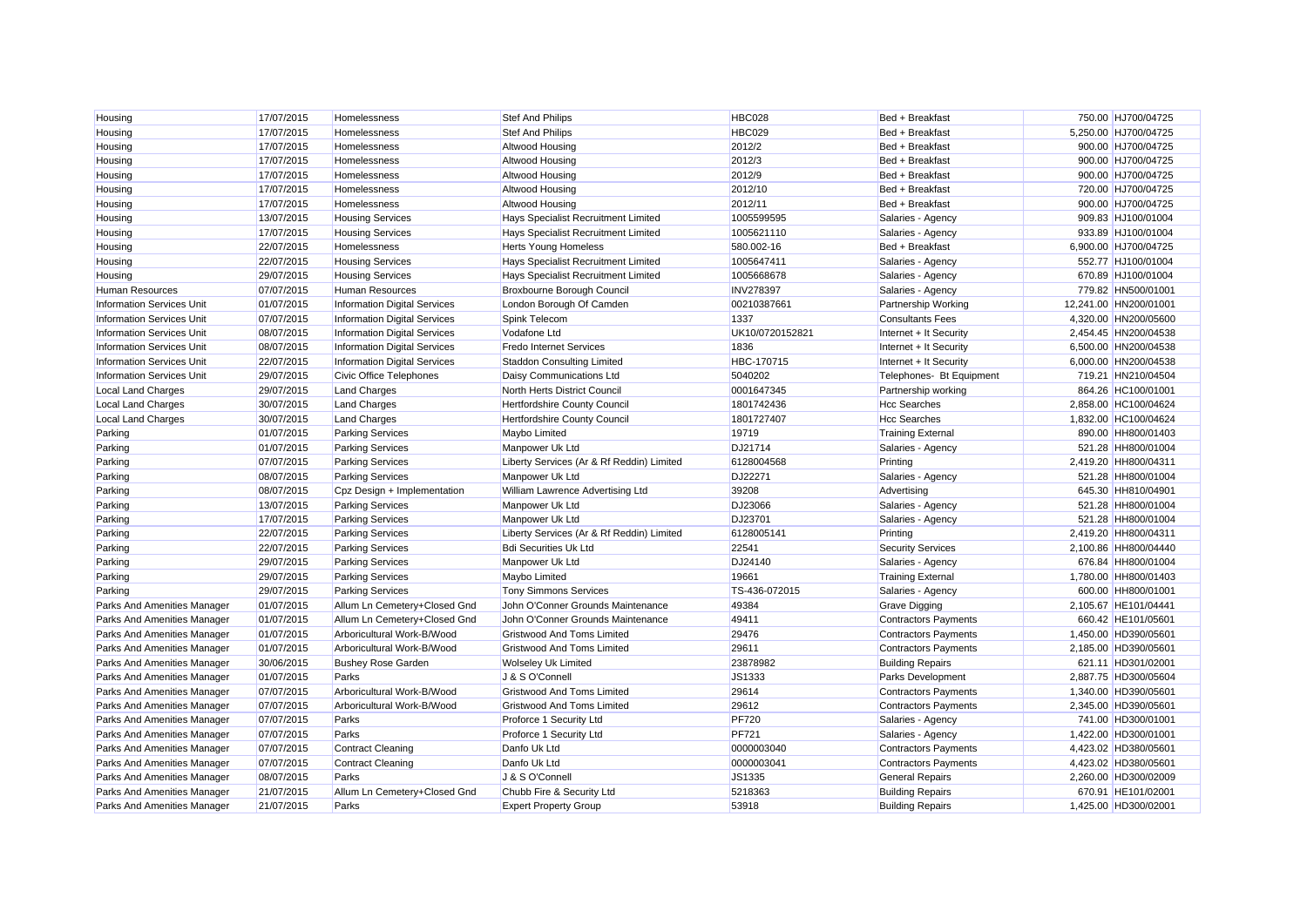| Parks And Amenities Manager | 22/07/2015 | Bwood/Elstree/Shenley Gnd Mnt | John O'Conner Grounds Maintenance    | 49626           | <b>Contractors Payments</b>    | 645.52 HD372/05601    |
|-----------------------------|------------|-------------------------------|--------------------------------------|-----------------|--------------------------------|-----------------------|
| Parks And Amenities Manager | 22/07/2015 | Parks                         | <b>Purdy Contracts Ltd</b>           | IN239733        | <b>Building Repairs</b>        | 629.47 HD300/02001    |
| Parks And Amenities Manager | 29/07/2015 | Arboricultural Work-B/Wood    | <b>Gristwood And Toms Limited</b>    | 29826           | <b>Contractors Payments</b>    | 1,250.00 HD390/05601  |
| Parks And Amenities Manager | 29/07/2015 | Parks                         | J & S O'Connell                      | J S 1340        | <b>General Repairs</b>         | 2,552.50 HD300/02009  |
| Parks And Amenities Manager | 29/07/2015 | Arboricultural Work-P/Bar     | <b>Gristwood And Toms Limited</b>    | 29477           | <b>Contractors Payments</b>    | 2,225.00 HD391/05601  |
| Parks And Amenities Manager | 29/07/2015 | Allum Ln Cemetery+Closed Gnd  | John O'Conner Grounds Maintenance    | 49476           | <b>Gm Contract Payments</b>    | 6,147.57 HE101/05605  |
| Parks And Amenities Manager | 29/07/2015 | Bushey/Radlett Ground Maint.  | John O'Conner Grounds Maintenance    | 49476           | <b>Gm Contract Payments</b>    | 14,178.02 HD371/05605 |
| Parks And Amenities Manager | 29/07/2015 | Bwood/Elstree/Shenley Gnd Mnt | John O'Conner Grounds Maintenance    | 49476           | <b>Gm Contract Payments</b>    | 25,031.14 HD372/05605 |
| Parks And Amenities Manager | 29/07/2015 | Parks Cleansing               | John O'Conner Grounds Maintenance    | 49476           | <b>Gm Contract Payments</b>    | 5,259.38 HD302/05605  |
| Parks And Amenities Manager | 29/07/2015 | Pbar/Sth Mimms/Ridge Gnd Mnt  | John O'Conner Grounds Maintenance    | 49476           | <b>Gm Contract Payments</b>    | 13,674.74 HD373/05605 |
| Parks And Amenities Manager | 29/07/2015 | Parks                         | The Play Inspection Company Ltd      | 16438           | <b>Insurance Misc</b>          | 1,369.50 HD300/04910  |
| <b>Planning Policy</b>      | 29/07/2015 | Planning Improvement Project  | Anne Jagger                          | 16251           | Salaries - Agency              | 554.12 HG210/01004    |
| <b>Planning Policy</b>      | 29/07/2015 | <b>Planning Grants</b>        | Manpower Uk Ltd                      | DJ24140         | Salaries - Agency              | 509.22 HG210/01004    |
| <b>Planning Policy</b>      | 22/07/2015 | Planning Improvement Project  | Anne Jagger                          | 16232           | Salaries - Agency              | 806.58 HG210/01004    |
| <b>Planning Policy</b>      | 22/07/2015 | Planning Improvement Project  | Anne Jagger                          | 16199           | Salaries - Agency              | 975.24 HG210/01004    |
| <b>Planning Policy</b>      | 29/07/2015 | <b>Planning Grants</b>        | The Landscape Partnership            | 25826           | <b>Consultants Fees</b>        | 6,874.99 HG210/05600  |
| <b>Planning Policy</b>      | 22/07/2015 | <b>Planning Grants</b>        | <b>Trevor Roberts Associates Ltd</b> | C/1315          | <b>Training External</b>       | 1,840.00 HG210/01403  |
| <b>Planning Policy</b>      | 01/07/2015 | Planning Improvement Project  | Anne Jagger                          | 16158           | Salaries - Agency              | 946.05 HG210/01004    |
| <b>Planning Policy</b>      | 07/07/2015 | <b>Planning Grants</b>        | <b>Trevor Roberts Associates Ltd</b> | C/1294          | <b>Training External</b>       | 1,600.00 HG210/01403  |
| <b>Planning Policy</b>      | 29/06/2015 | <b>Planning Policy</b>        | Regeneris Consulting Limited         | 2015/2982       | <b>Consultants Fees</b>        | 14,348.75 HG300/05600 |
| <b>Planning Policy</b>      | 01/07/2015 | <b>Planning Policy</b>        | Macdonald & Company                  | 0000060601/0603 | Salaries - Agency              | 1,907.66 HG300/01004  |
| <b>Planning Policy</b>      | 01/07/2015 | <b>Planning Policy</b>        | Macdonald & Company                  | 0000060495/493  | Salaries - Agency              | 1.932.40 HG300/01004  |
| <b>Planning Policy</b>      | 07/07/2015 | <b>Planning Policy</b>        | William Lawrence Advertising Ltd     | 39212           | <b>Recruitment Advertising</b> | 1,547.00 HG300/01501  |
| <b>Planning Policy</b>      | 07/07/2015 | <b>Planning Policy</b>        | The Planning Inspectorate            | 1800001211      | <b>Consultants Fees</b>        | 45,191.34 HG300/05600 |
| <b>Planning Policy</b>      | 08/07/2015 | <b>Planning Policy</b>        | Manpower Uk Ltd                      | DJ22271         | Salaries - Agency              | 2,038.03 HG300/01004  |
| <b>Planning Policy</b>      | 22/07/2015 | <b>Planning Policy</b>        | William Lawrence Advertising Ltd     | 39207           | Advertising                    | 771.08 HG300/04901    |
| <b>Planning Policy</b>      | 29/07/2015 | <b>Planning Policy</b>        | Manpower Uk Ltd                      | DJ24140         | Salaries - Agency              | 910.65 HG300/01004    |
| <b>Planning Policy</b>      | 29/07/2015 | <b>Planning Policy</b>        | Macdonald & Company                  | 0000060728      | Salaries - Agency              | 1,562.40 HG300/01004  |
| <b>Planning Policy</b>      | 29/07/2015 | <b>Planning Policy</b>        | Macdonald & Company                  | 0000060832      | Salaries - Agency              | 2,144.92 HG300/01004  |
| <b>Planning Policy</b>      | 29/07/2015 | <b>Planning Policy</b>        | Macdonald & Company                  | 0000061043      | Salaries - Agency              | 1,440.00 HG300/01004  |
| <b>Print Services</b>       | 01/07/2015 | Design + Print Services       | Hill & Garwood Printing Ltd          | 129233          | <b>Contractors Payments</b>    | 5,910.00 HN900/05601  |
| <b>Print Services</b>       | 01/07/2015 | Design + Print Services       | Hill & Garwood Printing Ltd          | 129232          | <b>Contractors Payments</b>    | 1,466.00 HN900/05601  |
| <b>Print Services</b>       | 01/07/2015 | Design + Print Services       | <b>Pitney Bowes Ltd</b>              | 23485127        | Repairs + Renewals             | 2,709.92 HN900/04002  |
| <b>Print Services</b>       | 08/07/2015 | Design + Print Services       | Df One Design                        | <b>HBC042</b>   | <b>Contractors Payments</b>    | 1,050.00 HN900/05601  |
| <b>Print Services</b>       | 14/07/2015 | Design + Print Services       | <b>Pitney Bowes Ltd</b>              | 910064 JULY     | <b>Postal Franking</b>         | 5,000.00 HN900/04506  |
| <b>Print Services</b>       | 29/07/2015 | Design + Print Services       | <b>Pitney Bowes Ltd</b>              | 910081 JULY 15  | <b>Postal Franking</b>         | 5,000.00 HN900/04506  |
| Revenues                    | 21/07/2015 | <b>Council Tax</b>            | Hm Courts And Tribunal Service       | 910073 JULY 15  | <b>Court Costs</b>             | 1,581.00 HB610/04418  |
| Sports & Cultural Services  | 29/06/2015 | <b>Sports Development</b>     | University Of Hertfordshire          | 00000086288     | Subs/Contributions             | 5,000.00 HD253/04706  |
| Sports & Cultural Services  | 29/06/2015 | Sports + Youth Development    | Herts Sport & Wellbeing Foundation   | HSWF/INVFEB1/15 | <b>Partnership Working</b>     | 943.32 HD256/01001    |
| Sports & Cultural Services  | 01/07/2015 | Sports + Youth Development    | Mums Of Steel                        | 2805WMSME251    | <b>Training External</b>       | 2,476.00 HD256/01403  |
| Sports & Cultural Services  | 07/07/2015 | Sports + Youth Development    | Mums Of Steel                        | 2906WMSM250     | <b>Training External</b>       | 1,356.00 HD256/01403  |
| Sports & Cultural Services  | 07/07/2015 | <b>Youth Services</b>         | Child Uk                             | 2720            | Miscellaneous Expenses         | 1,000.00 HD250/04940  |
| Sports & Cultural Services  | 15/07/2015 | <b>Youth Services</b>         | <b>Pearldrop Productions</b>         | 716             | Miscellaneous Expenses         | 1,500.00 HD250/04940  |
| Sports & Cultural Services  | 15/07/2015 | <b>Youth Services</b>         | <b>Pearldrop Productions</b>         | 717             | Miscellaneous Expenses         | 1,825.00 HD250/04940  |
| Sports & Cultural Services  | 22/07/2015 | <b>Youth Services</b>         | <b>Hertsmere Leisure</b>             | OP/I028455      | Miscellaneous Expenses         | 1,336.25 HD250/04940  |
| Sports & Cultural Services  | 22/07/2015 | Sports + Youth Development    | Mrs G Kizrak                         | WMSM/06/15      | <b>Training External</b>       | 600.00 HD256/01403    |
| Sports & Cultural Services  | 29/07/2015 | Sports + Youth Development    | Popdance Limited                     | 1207            | <b>Training External</b>       | 825.00 HD256/01403    |
| Sports & Cultural Services  | 29/07/2015 | Sports + Youth Development    | The Ultimate Promotion Company Ltd   | 39327           | Equip + Furn Funded By Rev     | 627.50 HD256/04001    |
| <b>Waste Collection</b>     | 30/06/2015 | <b>Street Scene Depot</b>     | <b>Imediat Limited</b>               | 122888          | Stationery + Office Supps      | 879.10 HF710/04303    |
|                             |            |                               |                                      |                 |                                |                       |